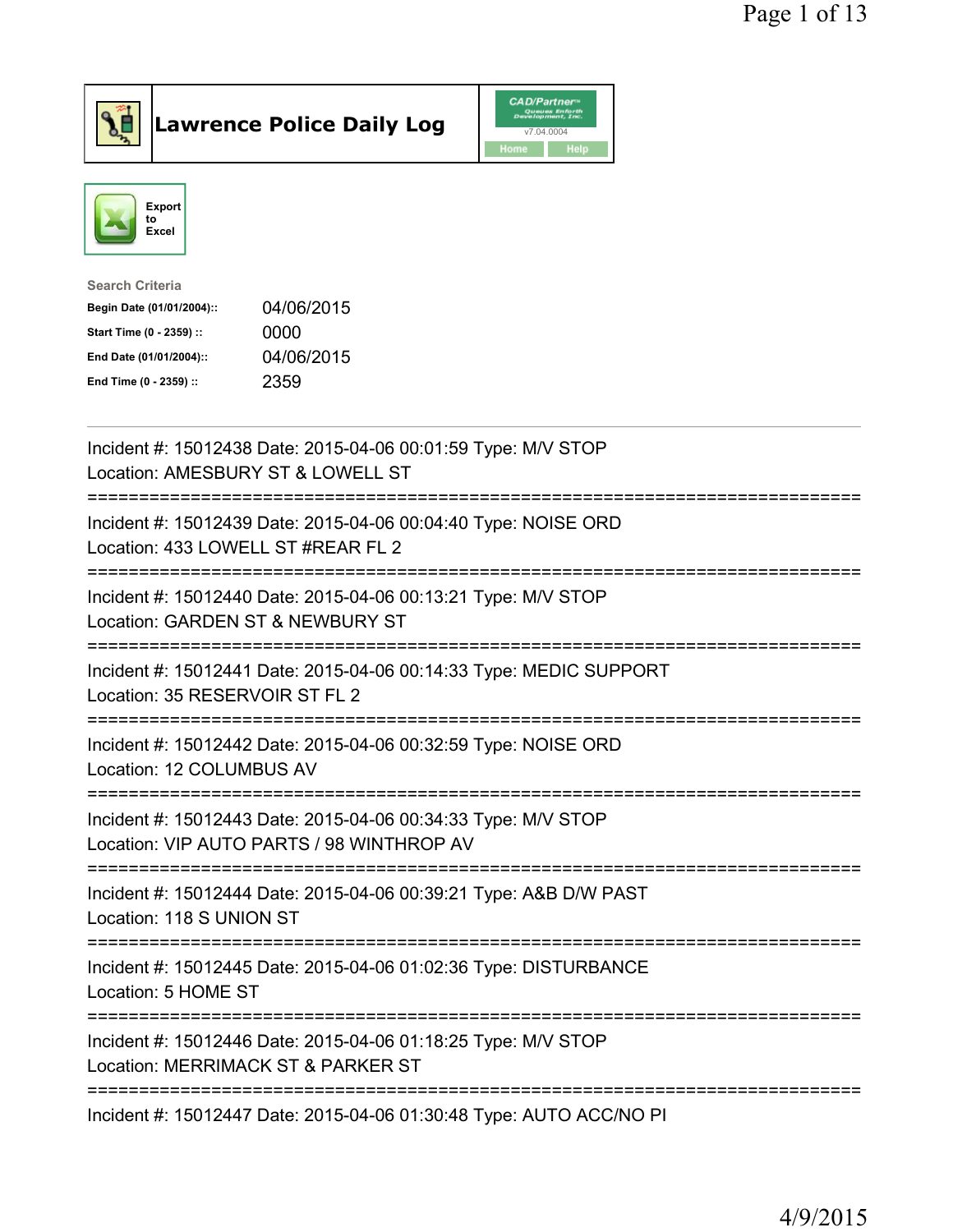Location: ESSEX ST =========================================================================== Incident #: 15012448 Date: 2015-04-06 01:31:13 Type: M/V STOP Location: ANDOVER ST & S BROADWAY =========================================================================== Incident #: 15012449 Date: 2015-04-06 01:37:13 Type: M/V STOP Location: CANAL ST & MILL ST =========================================================================== Incident #: 15012450 Date: 2015-04-06 01:50:24 Type: EXTRA SURVEIL Location: 682 HAVERHILL ST =========================================================================== Incident #: 15012451 Date: 2015-04-06 01:55:30 Type: TOW OF M/V Location: CVS PHARMACY / 266 BROADWAY =========================================================================== Incident #: 15012452 Date: 2015-04-06 01:58:49 Type: TOW OF M/V Location: 37 CAMELLA TEOLI WY =========================================================================== Incident #: 15012453 Date: 2015-04-06 02:02:06 Type: M/V STOP Location: 72 RAILROAD ST =========================================================================== Incident #: 15012454 Date: 2015-04-06 02:03:39 Type: M/V STOP Location: SHATTUCK ST =========================================================================== Incident #: 15012455 Date: 2015-04-06 02:04:30 Type: TOW OF M/V Location: 3 CAMELLA TEOLI WY =========================================================================== Incident #: 15012456 Date: 2015-04-06 02:04:33 Type: M/V STOP Location: HAVERHILL ST & MAY ST =========================================================================== Incident #: 15012457 Date: 2015-04-06 02:22:02 Type: EXTRA SURVEIL Location: EXETER ST =========================================================================== Incident #: 15012458 Date: 2015-04-06 02:35:55 Type: DOMESTIC/PAST Location: DENNYS / 160 WINTHROP AV =========================================================================== Incident #: 15012459 Date: 2015-04-06 02:37:53 Type: SUS PERS/MV Location: 75 WINTHROP AV =========================================================================== Incident #: 15012460 Date: 2015-04-06 02:40:58 Type: TOW OF M/V Location: 71 OAK ST =========================================================================== Incident #: 15012461 Date: 2015-04-06 02:44:47 Type: DISTURBANCE Location: 332 LAWRENCE ST FL 2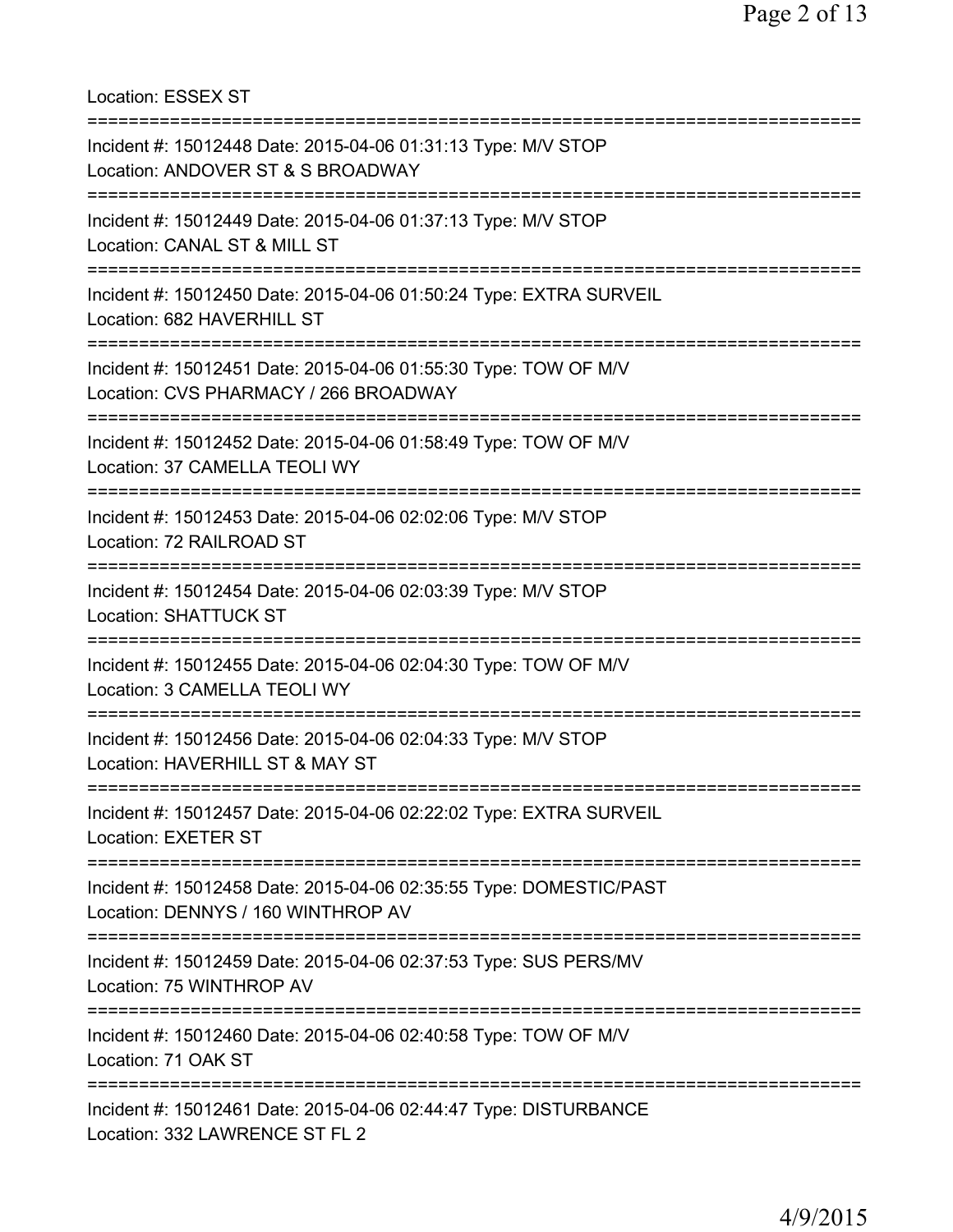| Incident #: 15012462 Date: 2015-04-06 02:49:48 Type: M/V STOP<br>Location: AUBURN ST & CROSS ST                                   |
|-----------------------------------------------------------------------------------------------------------------------------------|
| Incident #: 15012463 Date: 2015-04-06 03:09:10 Type: UNKNOWN PROB<br>Location: 14 WAYNE ST                                        |
| Incident #: 15012464 Date: 2015-04-06 03:20:48 Type: M/V STOP<br>Location: GRAFTON ST & WINTHROP AV<br>;========================= |
| Incident #: 15012465 Date: 2015-04-06 03:29:16 Type: M/V STOP<br>Location: ESSEX ST & JACKSON ST                                  |
| =======================<br>Incident #: 15012466 Date: 2015-04-06 03:45:07 Type: M/V STOP<br>Location: HAVERHILL ST & LAWRENCE ST  |
| Incident #: 15012467 Date: 2015-04-06 05:33:00 Type: DISTURBANCE<br>Location: 96 BUTLER ST                                        |
| Incident #: 15012468 Date: 2015-04-06 06:37:55 Type: B&E/MV/PAST<br>Location: 59 ALDER ST                                         |
| Incident #: 15012469 Date: 2015-04-06 06:47:41 Type: LARCENY/PAST<br>Location: 62 KENDALL ST                                      |
| Incident #: 15012470 Date: 2015-04-06 06:48:07 Type: B&E/PAST<br>Location: 71 KENDALL ST                                          |
| Incident #: 15012471 Date: 2015-04-06 07:08:20 Type: PARK & WALK<br>Location: CVS PHARMACY / 266 BROADWAY                         |
| Incident #: 15012472 Date: 2015-04-06 07:08:54 Type: TRANSPORT<br>Location: JUVENILE LOCKUP / LOWELL MASS                         |
| Incident #: 15012473 Date: 2015-04-06 07:17:07 Type: VIO CITY ORD<br>Location: 4 NEWTON ST                                        |
| Incident #: 15012474 Date: 2015-04-06 07:31:33 Type: HIT & RUN M/V<br>Location: 231 WALNUT ST                                     |
| Incident #: 15012475 Date: 2015-04-06 07:33:13 Type: M/V STOP<br>Location: ELM ST & HAMPSHIRE ST                                  |
|                                                                                                                                   |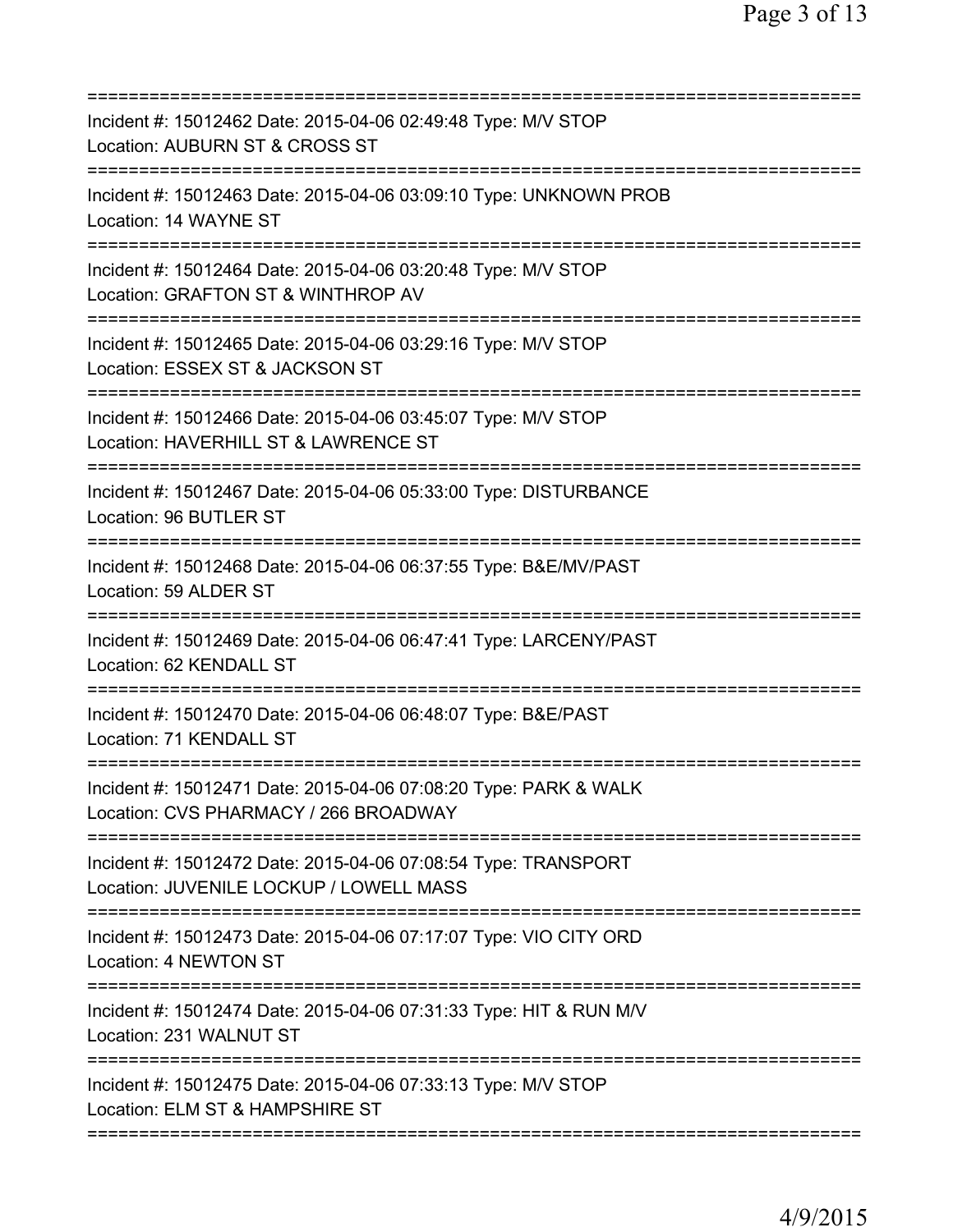| Incident #: 15012476 Date: 2015-04-06 07:35:20 Type: M/V STOP<br>Location: AVON ST & JACKSON ST                                  |
|----------------------------------------------------------------------------------------------------------------------------------|
| Incident #: 15012477 Date: 2015-04-06 07:42:50 Type: TOW OF M/V<br>Location: BROADWAY & CEDAR ST                                 |
| Incident #: 15012478 Date: 2015-04-06 07:42:54 Type: CLOSE STREET<br>Location: BROADWAY & CEDAR ST                               |
| Incident #: 15012479 Date: 2015-04-06 07:44:32 Type: CLOSE STREET<br>Location: CENTRE ST & SPRUCE ST                             |
| Incident #: 15012481 Date: 2015-04-06 07:46:41 Type: CLOSE STREET<br>Location: ARLINGTON ST & CHELMSFORD ST                      |
| Incident #: 15012480 Date: 2015-04-06 07:48:06 Type: MAL DAMAGE<br>Location: 137 BYRON AV                                        |
| Incident #: 15012482 Date: 2015-04-06 08:12:33 Type: M/V STOP<br>Location: BERKELEY ST & E HAVERHILL ST                          |
| Incident #: 15012483 Date: 2015-04-06 08:39:05 Type: ALARMS<br>Location: 98 BRADFORD ST                                          |
| ;====================================<br>Incident #: 15012484 Date: 2015-04-06 08:43:24 Type: ALARMS<br>Location: 98 BRADFORD ST |
| Incident #: 15012485 Date: 2015-04-06 08:49:56 Type: ALARM/BURG<br>Location: IGLESIA BATISTA BIBLICA / 3 GREEN ST                |
| Incident #: 15012486 Date: 2015-04-06 08:58:39 Type: WARRANT SERVE<br>Location: 12 BEDFORD ST FL 1                               |
| Incident #: 15012487 Date: 2015-04-06 08:58:43 Type: ALARM/BURG<br>Location: 26 HOLTON ST                                        |
| Incident #: 15012489 Date: 2015-04-06 09:21:32 Type: CONFIS PROP<br>Location: 90 LOWELL ST                                       |
| Incident #: 15012488 Date: 2015-04-06 09:22:10 Type: TRESPASSING<br>Location: 479 S BROADWAY                                     |
| Incident #: 15012490 Date: 2015-04-06 09:23:13 Type: B&E/MV/PAST                                                                 |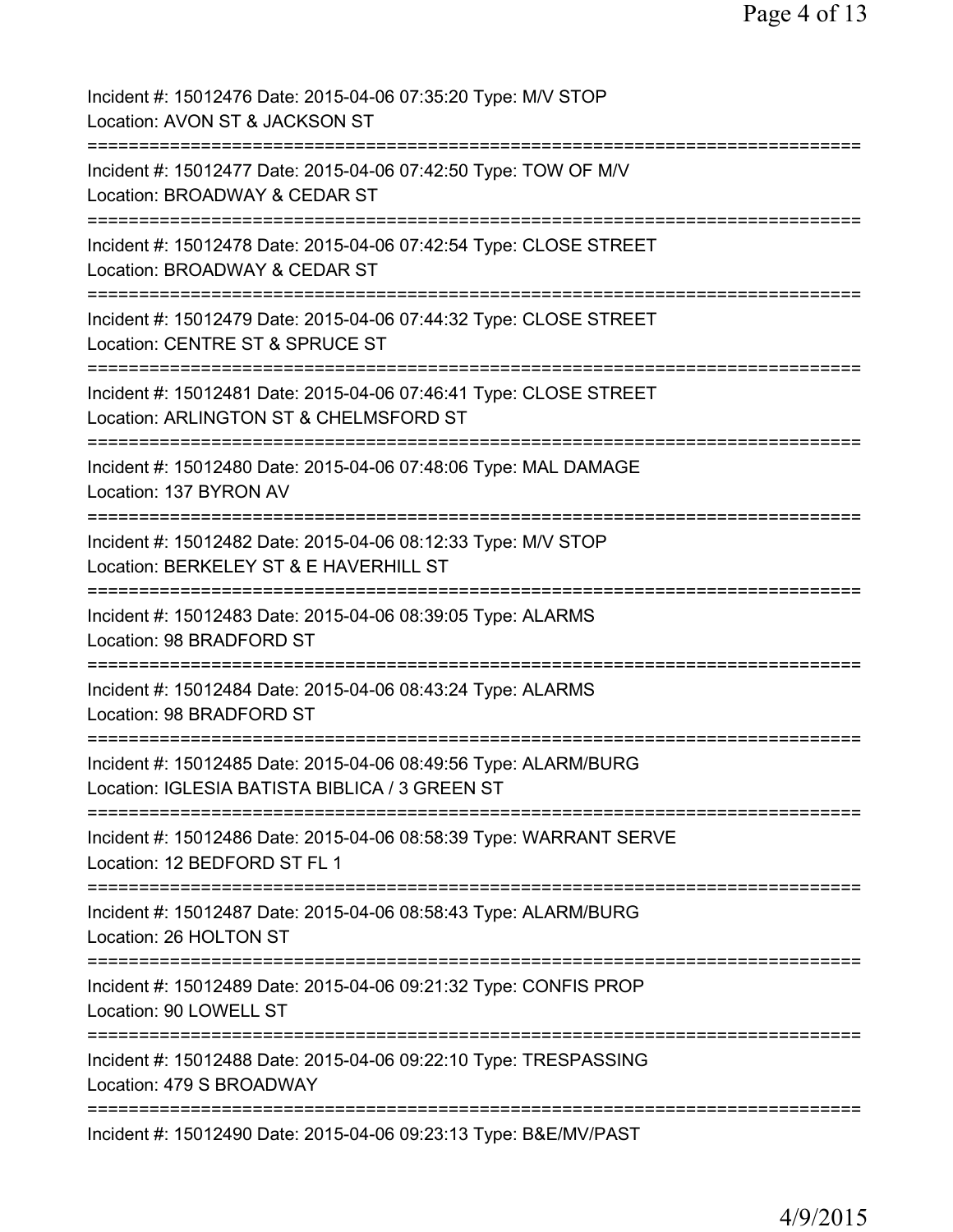| Location: 237 ERVING AV                                                                                                              |
|--------------------------------------------------------------------------------------------------------------------------------------|
| Incident #: 15012491 Date: 2015-04-06 09:33:49 Type: WARRANT SERVE<br>Location: 78 N PARISH RD                                       |
| Incident #: 15012492 Date: 2015-04-06 09:44:55 Type: M/V STOP<br>Location: MARKET ST & S UNION ST                                    |
| Incident #: 15012493 Date: 2015-04-06 09:48:27 Type: M/V STOP<br>Location: MARKET ST & SALEM ST                                      |
| Incident #: 15012494 Date: 2015-04-06 09:50:13 Type: PARK & WALK<br><b>Location: BROADWAY</b>                                        |
| Incident #: 15012495 Date: 2015-04-06 10:08:58 Type: INVESTIGATION<br>Location: 12 BEDFORD ST                                        |
| Incident #: 15012496 Date: 2015-04-06 10:10:15 Type: LARCENY/PAST<br>Location: RPP CORP / 12 BALLARD WY                              |
| Incident #: 15012497 Date: 2015-04-06 10:14:52 Type: M/V STOP<br>Location: NEW BALANCE ATHLETIC SHOE CORP / 5 S UNION ST             |
| Incident #: 15012498 Date: 2015-04-06 10:17:21 Type: M/V STOP<br>Location: 173 PARKER ST                                             |
| Incident #: 15012499 Date: 2015-04-06 10:24:04 Type: ALARM/BURG<br>Location: 6 BERKELEY ST                                           |
| Incident #: 15012500 Date: 2015-04-06 10:34:39 Type: PARK & WALK<br>Location: BROADWAY & LOWELL ST                                   |
| =======================<br>Incident #: 15012501 Date: 2015-04-06 10:47:15 Type: DRUG OVERDOSE<br>Location: 169 HAVERHILL ST #17 FL 3 |
| Incident #: 15012502 Date: 2015-04-06 10:55:48 Type: WIRE DOWN<br>Location: PARK ST & SAUNDERS ST                                    |
| Incident #: 15012503 Date: 2015-04-06 10:59:58 Type: M/V STOP<br>Location: LAWRENCE ST & STEARNS AV                                  |
| Incident #: 15012504 Date: 2015-04-06 11:09:58 Type: AUTO ACC/PI<br>Location: 420 WINTHROP AV                                        |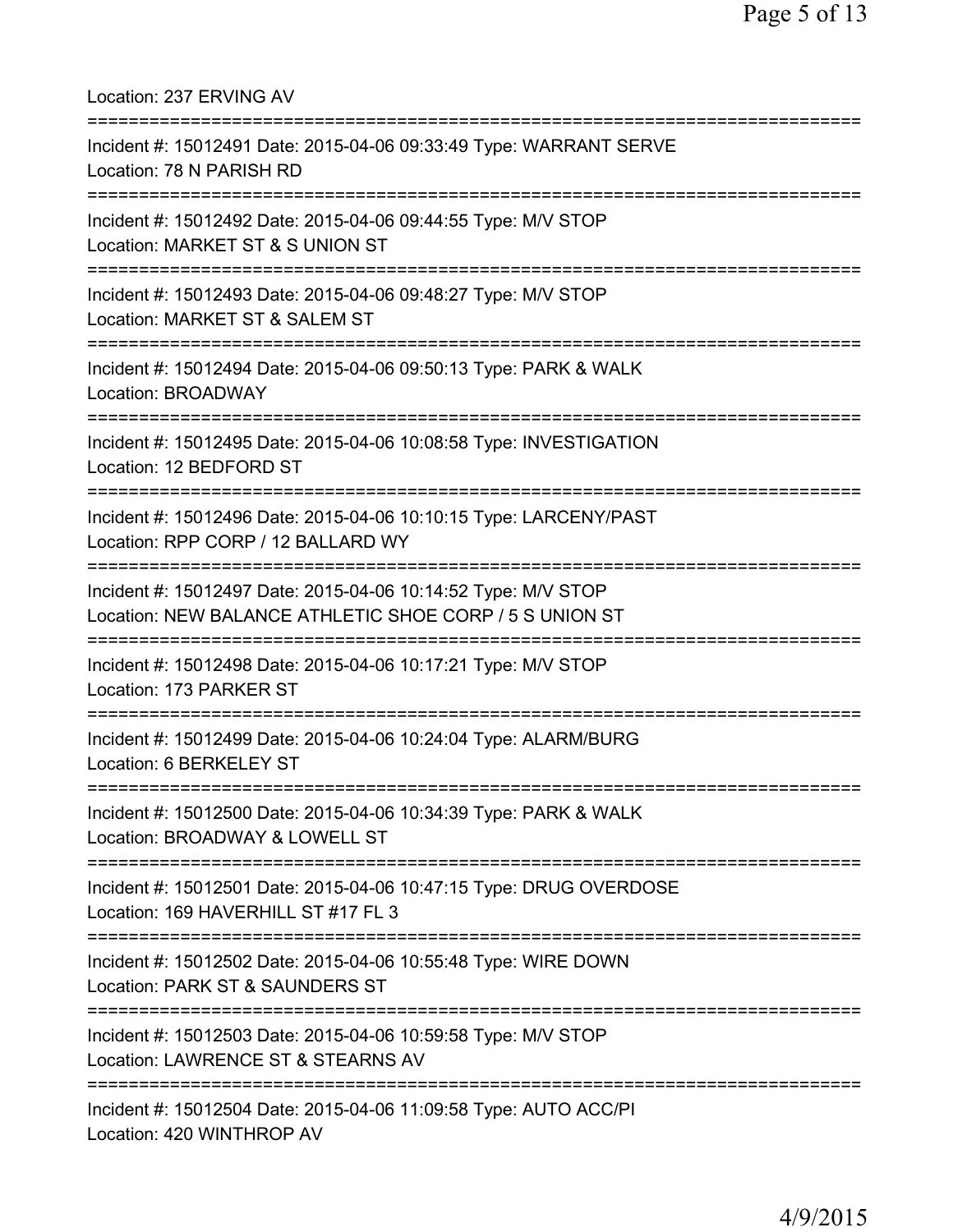| Incident #: 15012505 Date: 2015-04-06 11:31:46 Type: PARK & WALK<br>Location: BROADWAY                                                                                      |
|-----------------------------------------------------------------------------------------------------------------------------------------------------------------------------|
| Incident #: 15012506 Date: 2015-04-06 11:37:43 Type: M/V STOP<br>Location: MARKET ST & OSGOOD ST                                                                            |
| Incident #: 15012507 Date: 2015-04-06 11:42:42 Type: TOW OF M/V<br>Location: 96 E HAVERHILL ST                                                                              |
| Incident #: 15012508 Date: 2015-04-06 11:52:26 Type: M/V STOP<br>Location: BOWDOIN ST & S BROADWAY                                                                          |
| Incident #: 15012509 Date: 2015-04-06 11:53:33 Type: DRUG OVERDOSE<br>Location: 1 TREMONT ST                                                                                |
| =====================================<br>Incident #: 15012510 Date: 2015-04-06 12:07:58 Type: M/V STOP<br>Location: BOWDOIN ST & S BROADWAY<br>============================ |
| Incident #: 15012511 Date: 2015-04-06 12:08:58 Type: M/V STOP<br>Location: E HAVERHILL ST & ELM ST<br>======================                                                |
| Incident #: 15012512 Date: 2015-04-06 12:13:06 Type: WARRANT SERVE<br>Location: 239 JACKSON ST                                                                              |
| Incident #: 15012513 Date: 2015-04-06 12:17:05 Type: INVEST CONT<br>Location: 288 AMES ST                                                                                   |
| Incident #: 15012514 Date: 2015-04-06 12:19:58 Type: M/V STOP<br>Location: FARLEY ST & S BROADWAY                                                                           |
| Incident #: 15012515 Date: 2015-04-06 12:25:01 Type: ALARMS<br>Location: DUCK MILL / 4 UNION ST                                                                             |
| Incident #: 15012516 Date: 2015-04-06 12:27:05 Type: M/V STOP<br>Location: BROADWAY & TREMONT ST                                                                            |
| Incident #: 15012517 Date: 2015-04-06 12:28:45 Type: NOTIFICATION<br>Location: 42 WHITE ST                                                                                  |
| Incident #: 15012518 Date: 2015-04-06 12:29:06 Type: SUS PERS/MV<br>Location: 29 BENNINGTON ST                                                                              |
|                                                                                                                                                                             |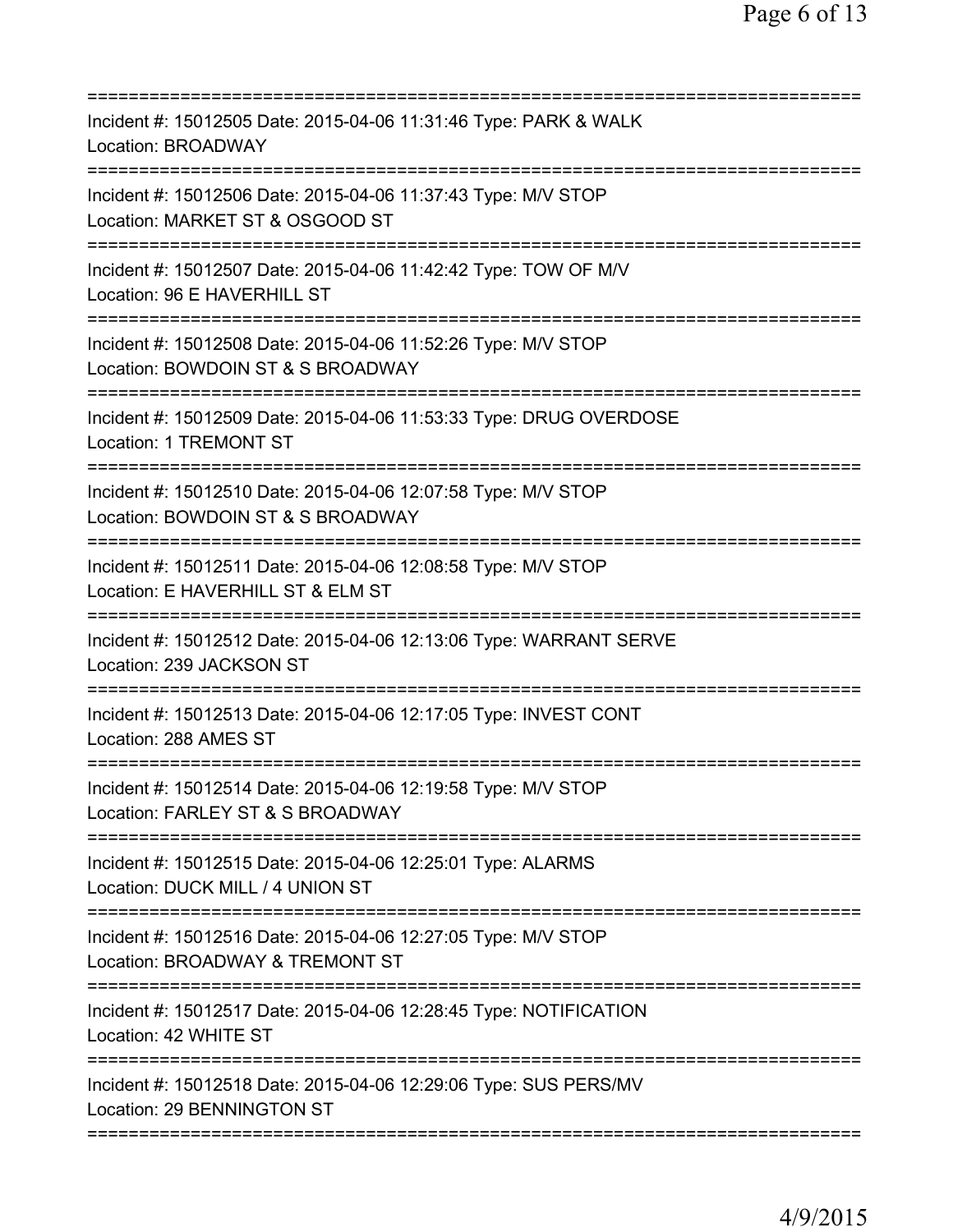| Incident #: 15012519 Date: 2015-04-06 12:34:46 Type: M/V STOP<br>Location: 149 LAWRENCE ST                          |
|---------------------------------------------------------------------------------------------------------------------|
| Incident #: 15012520 Date: 2015-04-06 12:36:34 Type: M/V STOP<br>Location: BUNKERHILL ST & PARK ST                  |
| Incident #: 15012521 Date: 2015-04-06 12:48:54 Type: LOST PROPERTY<br>Location: BRUCE SCHOOL / 135 BUTLER ST        |
| Incident #: 15012522 Date: 2015-04-06 12:54:28 Type: M/V STOP<br>Location: COMMON ST & JACKSON ST                   |
| ====================<br>Incident #: 15012523 Date: 2015-04-06 13:10:55 Type: LIC PLATE STO<br>Location: 51 CROSS ST |
| Incident #: 15012524 Date: 2015-04-06 13:30:40 Type: SUS PERS/MV<br>Location: 205 BROADWAY                          |
| Incident #: 15012525 Date: 2015-04-06 13:39:39 Type: ANIMAL COMPL<br>Location: 33 BELLEVUE ST                       |
| Incident #: 15012526 Date: 2015-04-06 13:49:09 Type: NOTIFICATION<br>Location: 41 MORTON ST #A                      |
| Incident #: 15012527 Date: 2015-04-06 13:58:47 Type: MAL DAMAGE<br>Location: 79 ABBOTT ST                           |
| Incident #: 15012528 Date: 2015-04-06 14:02:03 Type: M/V STOP<br>Location: HAVERHILL ST & OXFORD ST                 |
| Incident #: 15012530 Date: 2015-04-06 14:07:05 Type: LARCENY/PAST<br>Location: 444 HIGH ST                          |
| Incident #: 15012529 Date: 2015-04-06 14:07:16 Type: M/V STOP<br><b>Location: FALLS BRIDGE</b>                      |
| Incident #: 15012531 Date: 2015-04-06 14:10:47 Type: SUS PERS/MV<br>Location: 20 ROYAL ST                           |
| Incident #: 15012532 Date: 2015-04-06 14:13:50 Type: PARK & WALK<br>Location: ACTON ST & BROADWAY                   |
| Incident #: 15012533 Date: 2015-04-06 14:19:54 Type: M/V STOP                                                       |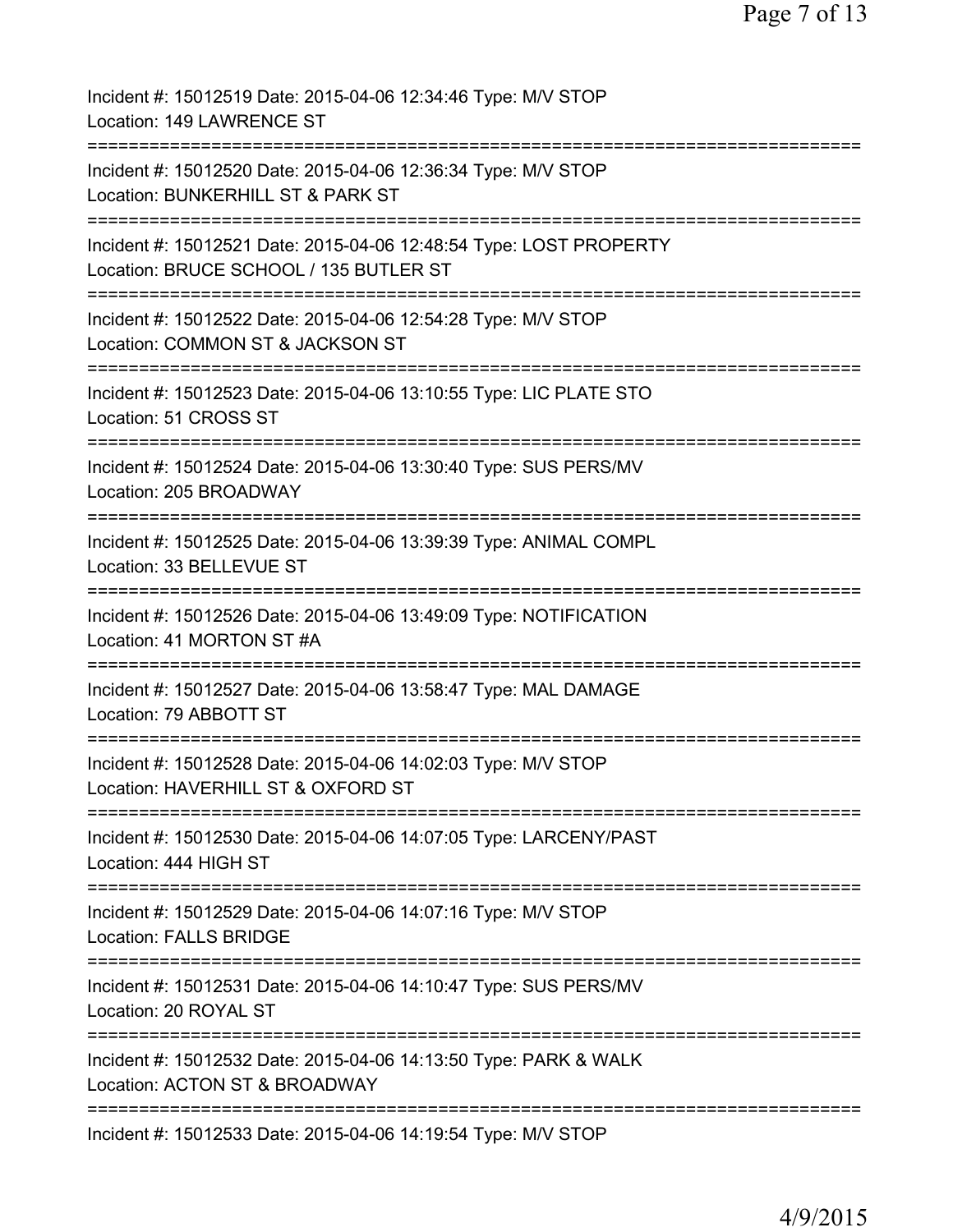| Location: CHESTER ST & S BROADWAY                                                                                                              |
|------------------------------------------------------------------------------------------------------------------------------------------------|
| Incident #: 15012534 Date: 2015-04-06 14:21:16 Type: M/V STOP<br>Location: MARGIN ST & MELVIN ST                                               |
| Incident #: 15012535 Date: 2015-04-06 14:27:46 Type: M/V STOP<br>Location: ACTON ST & WEST ST                                                  |
| Incident #: 15012536 Date: 2015-04-06 14:30:26 Type: AMBULANCE ASSSI<br>Location: 5 JACKSON CT                                                 |
| Incident #: 15012537 Date: 2015-04-06 14:30:42 Type: A&B PAST<br>Location: DORCHESTER ST & S UNION ST                                          |
| Incident #: 15012538 Date: 2015-04-06 14:33:37 Type: GENERAL SERV<br>Location: 34 DARTMOUTH ST<br>-------------------------------              |
| Incident #: 15012539 Date: 2015-04-06 14:38:07 Type: M/V STOP<br>Location: FRONT ST & S BROADWAY<br>:========================                  |
| Incident #: 15012540 Date: 2015-04-06 14:40:18 Type: FIGHT<br>Location: 240 WATER ST                                                           |
| Incident #: 15012541 Date: 2015-04-06 14:44:32 Type: ALARM/BURG<br>Location: 113 FOSTER ST                                                     |
| Incident #: 15012542 Date: 2015-04-06 14:49:58 Type: SUS PERS/MV<br>Location: EMBANKMENT RD & WATER ST                                         |
| Incident #: 15012543 Date: 2015-04-06 14:53:47 Type: AUTO ACC/UNK PI<br>Location: 80 HAVERHILL ST                                              |
| Incident #: 15012544 Date: 2015-04-06 14:59:17 Type: DOMESTIC/PROG<br>Location: 21 ROYAL ST #2L                                                |
| Incident #: 15012545 Date: 2015-04-06 15:19:11 Type: SUS PERS/MV<br>Location: GENERAL ST & UNION ST                                            |
| Incident #: 15012546 Date: 2015-04-06 15:24:44 Type: GENERAL SERV<br>Location: 1A LENOX CIR                                                    |
| =====================================<br>Incident #: 15012547 Date: 2015-04-06 15:25:23 Type: M/V STOP<br>Location: FRANKLIN ST & HAVERHILL ST |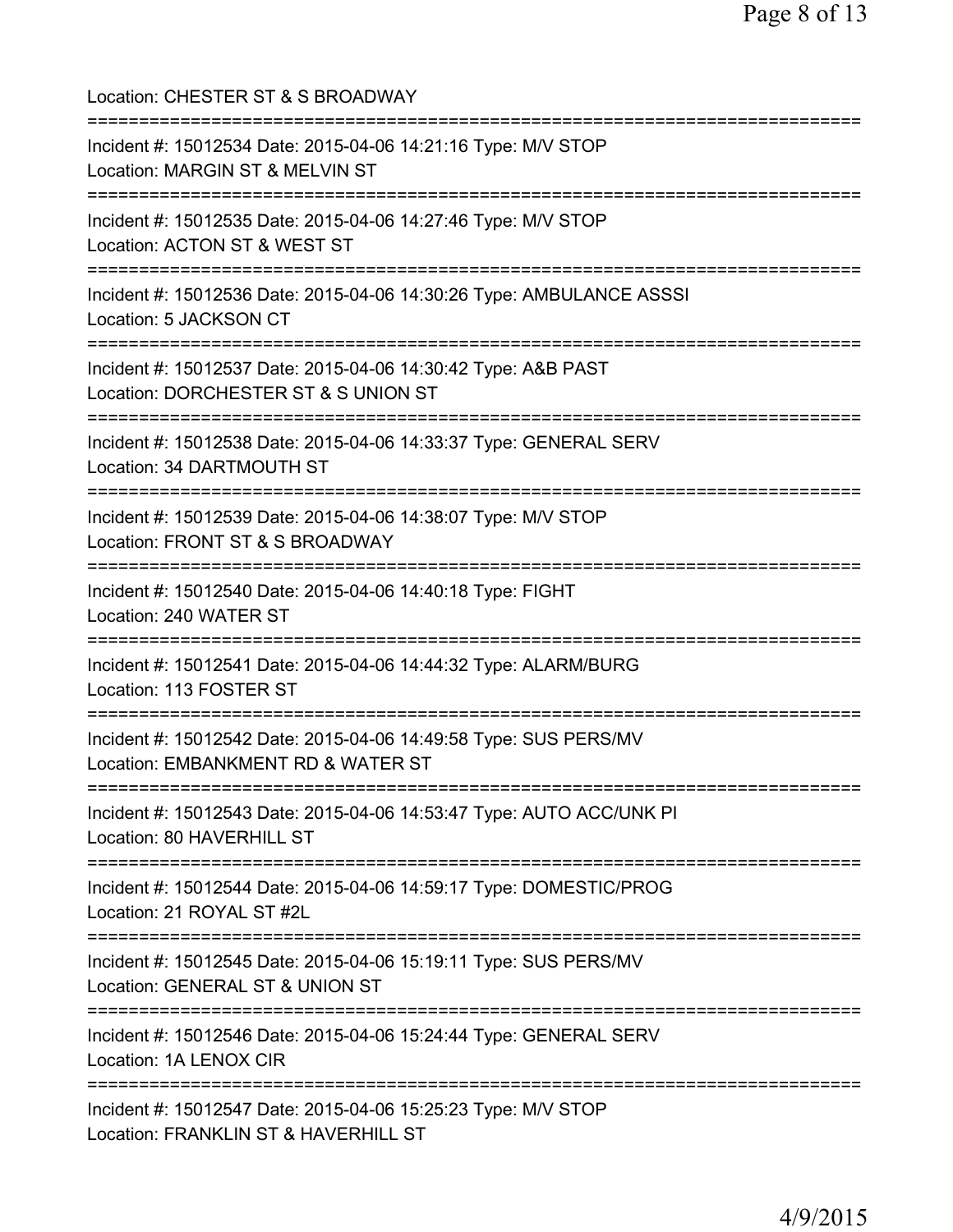| Incident #: 15012548 Date: 2015-04-06 15:40:06 Type: AUTO ACC/NO PI<br>Location: HAVERHILL ST & JACKSON ST  |
|-------------------------------------------------------------------------------------------------------------|
| Incident #: 15012549 Date: 2015-04-06 15:44:25 Type: M/V STOP<br>Location: BROADWAY & TREMONT ST            |
| Incident #: 15012550 Date: 2015-04-06 15:46:00 Type: M/V STOP<br>Location: HAMPSHIRE ST & LEBANON ST        |
| Incident #: 15012551 Date: 2015-04-06 15:50:13 Type: AUTO ACC/NO PI<br>Location: MELROSE ST & WATER ST      |
| Incident #: 15012552 Date: 2015-04-06 15:54:45 Type: GUN CALL<br>Location: 198 LAWRENCE ST                  |
| Incident #: 15012553 Date: 2015-04-06 16:09:58 Type: AUTO ACC/NO PI<br>Location: HAVERHILL ST & LAWRENCE ST |
| Incident #: 15012554 Date: 2015-04-06 16:15:43 Type: NEIGHBOR PROB<br>Location: 45 CAMBRIDGE ST             |
| Incident #: 15012555 Date: 2015-04-06 16:18:53 Type: CK WELL BEING<br>Location: 53 PHILLIPS ST              |
| Incident #: 15012556 Date: 2015-04-06 16:22:36 Type: DRUG VIO<br>Location: 57 PLEASANT ST                   |
| Incident #: 15012557 Date: 2015-04-06 16:26:49 Type: DRUG VIO<br>Location: 112 MARSTON ST                   |
| Incident #: 15012558 Date: 2015-04-06 16:51:41 Type: SUS PERS/MV<br>Location: ACTON ST & BROADWAY           |
| Incident #: 15012559 Date: 2015-04-06 16:51:58 Type: MEDIC SUPPORT<br>Location: MCDONALDS / 50 BROADWAY     |
| Incident #: 15012561 Date: 2015-04-06 16:55:16 Type: 209A/VIOLATION<br>Location: 141 AMESBURY ST            |
| Incident #: 15012560 Date: 2015-04-06 16:56:16 Type: ANIMAL COMPL<br>Location: 33 BELLEVUE ST               |
|                                                                                                             |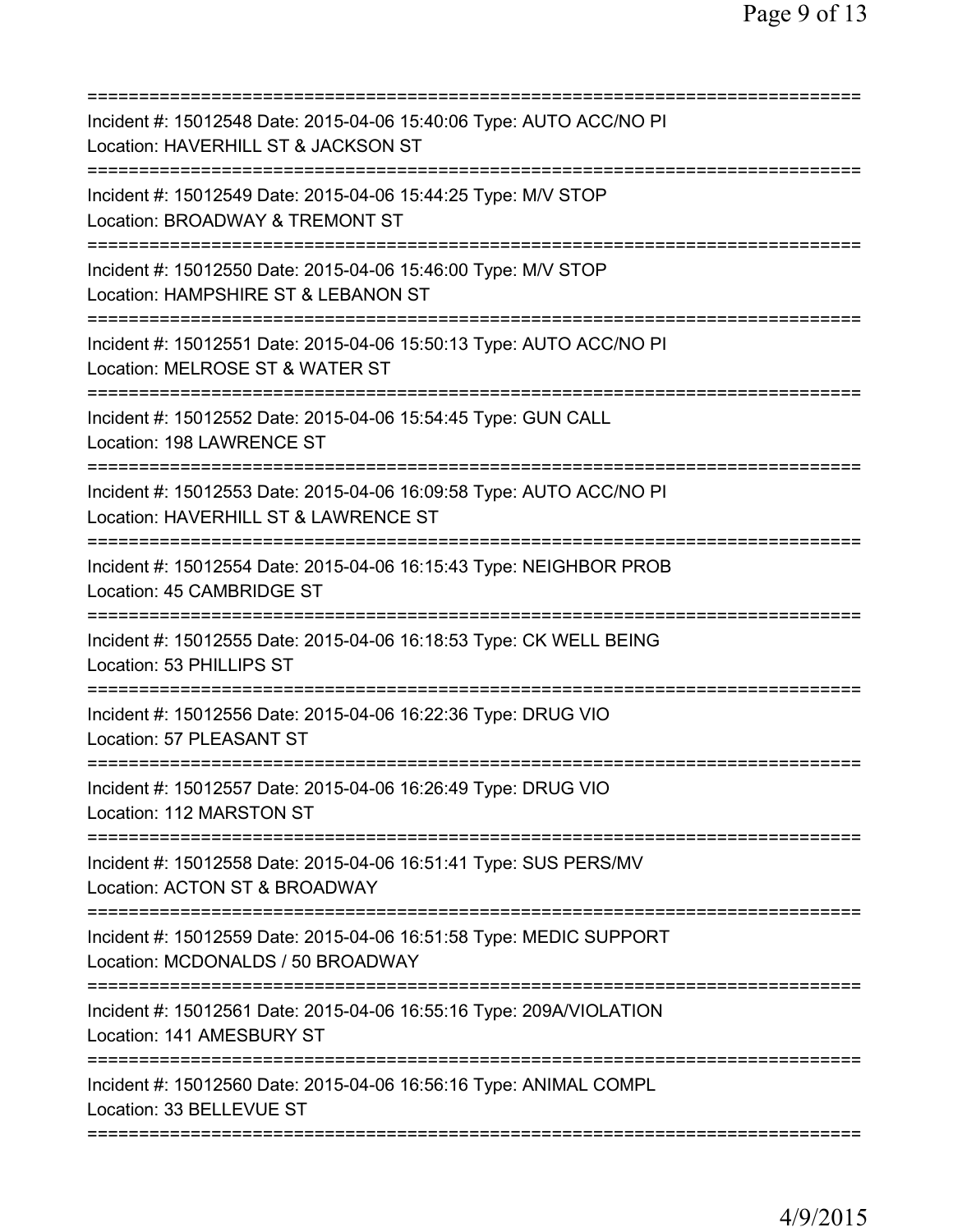| Incident #: 15012562 Date: 2015-04-06 17:00:57 Type: DRUG VIO<br>Location: FERRY ST & KATHERINE ST               |
|------------------------------------------------------------------------------------------------------------------|
| Incident #: 15012563 Date: 2015-04-06 17:25:41 Type: 209A/VIOLATION<br>Location: 168 WATER ST FL 1               |
| Incident #: 15012564 Date: 2015-04-06 17:33:26 Type: DISTURBANCE<br>Location: CROWN FRIED CHICKEN / 205 BROADWAY |
| Incident #: 15012565 Date: 2015-04-06 17:38:08 Type: A&B PAST<br>Location: 10 RIVERVIEW PL                       |
| Incident #: 15012566 Date: 2015-04-06 17:45:47 Type: MEDIC SUPPORT<br>Location: 88 S BOWDOIN ST                  |
| Incident #: 15012568 Date: 2015-04-06 18:25:46 Type: DISTURBANCE<br>Location: 204 PARK ST #A FL 1                |
| Incident #: 15012567 Date: 2015-04-06 18:26:23 Type: M/V STOP<br>Location: BROADWAY & CONCORD ST                 |
| Incident #: 15012569 Date: 2015-04-06 18:34:05 Type: PARK & WALK<br>Location: 205 BROADWAY                       |
| Incident #: 15012570 Date: 2015-04-06 18:38:05 Type: SUS PERS/MV<br>Location: 305 PROSPECT ST                    |
| Incident #: 15012571 Date: 2015-04-06 18:44:40 Type: M/V STOP<br>Location: COMMON ST & HAMPSHIRE ST              |
| Incident #: 15012572 Date: 2015-04-06 18:49:26 Type: RECOV/STOL/MV<br>Location: 149 BAILEY ST                    |
| Incident #: 15012574 Date: 2015-04-06 18:56:56 Type: LARCENY/PAST<br>Location: 141 AMESBURY ST #404              |
| Incident #: 15012573 Date: 2015-04-06 18:57:33 Type: DRUG VIO<br>Location: TACO BELL / 79 WINTHROP AV            |
| Incident #: 15012575 Date: 2015-04-06 19:15:48 Type: LOST PROPERTY<br>Location: AMESBURY ST & COMMON ST          |
| Incident #: 15012576 Date: 2015-04-06 19:22:04 Type: SHOPLIFTING                                                 |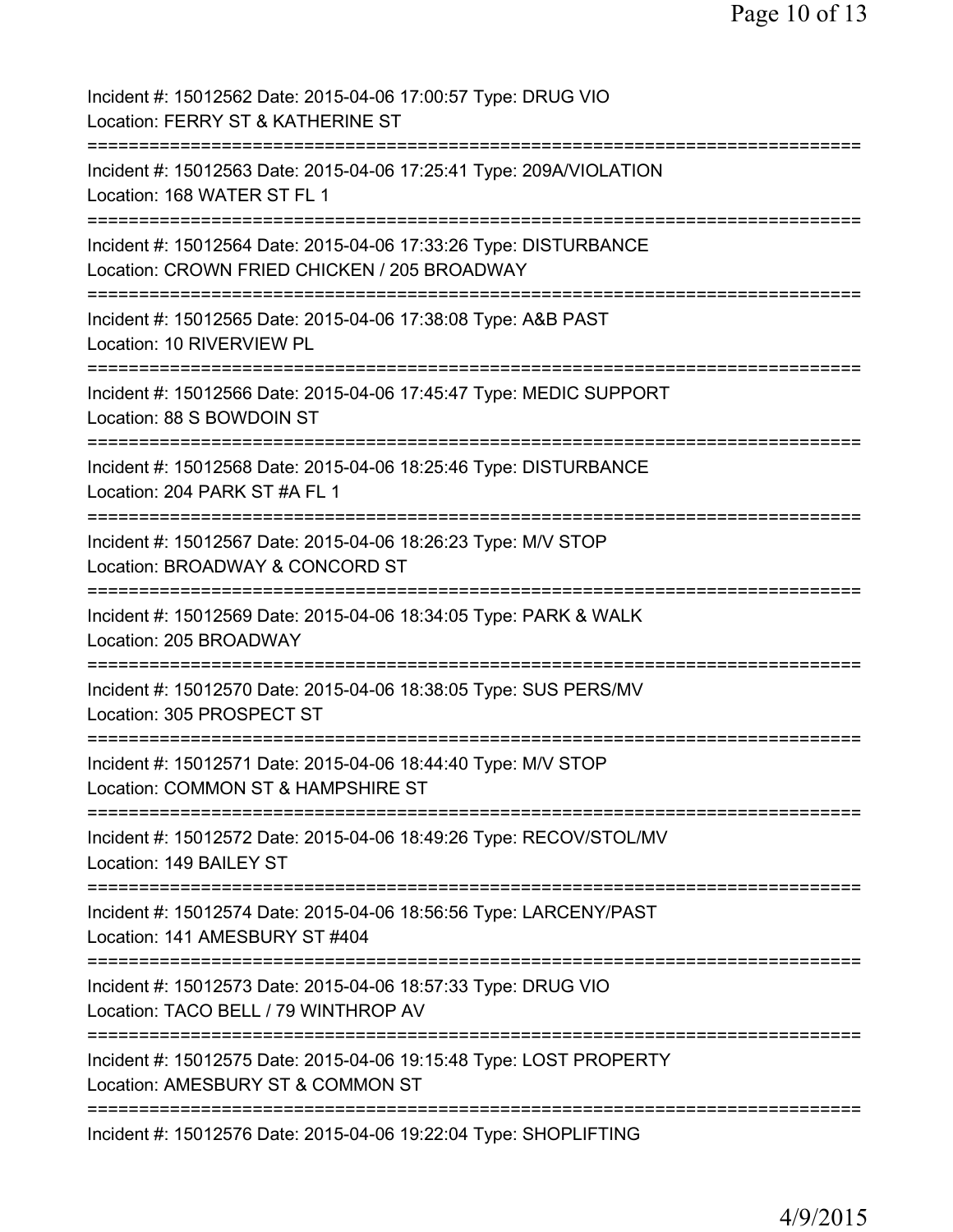Location: SUBWAY / 360 BROADWAY =========================================================================== Incident #: 15012577 Date: 2015-04-06 19:25:10 Type: M/V STOP Location: 25 MARSTON ST =========================================================================== Incident #: 15012578 Date: 2015-04-06 19:37:47 Type: ALARM/BURG Location: COCO EARLY & ASSOCIATES / 300 ESSEX ST =========================================================================== Incident #: 15012579 Date: 2015-04-06 19:51:29 Type: ALARM/BURG Location: RESIDENCE; JEFFREY KANE9786852800 / 134 BOWDOIN ST =========================================================================== Incident #: 15012580 Date: 2015-04-06 19:55:10 Type: M/V STOP Location: 29 TREMONT ST =========================================================================== Incident #: 15012581 Date: 2015-04-06 19:55:28 Type: DOMESTIC/PROG Location: CENTRAL BRIDGE / 0 MERRIMACK ST =========================================================================== Incident #: 15012582 Date: 2015-04-06 20:06:42 Type: M/V STOP Location: 256 ESSEX ST =========================================================================== Incident #: 15012583 Date: 2015-04-06 20:14:05 Type: M/V STOP Location: ANDOVER ST & CLIFTON ST =========================================================================== Incident #: 15012584 Date: 2015-04-06 20:24:12 Type: M/V STOP Location: BOYD ST & S BROADWAY =========================================================================== Incident #: 15012585 Date: 2015-04-06 20:45:12 Type: M/V STOP Location: 200 COMMON ST =========================================================================== Incident #: 15012586 Date: 2015-04-06 20:55:17 Type: TOW OF M/V Location: 119 THOREAU WAY =========================================================================== Incident #: 15012587 Date: 2015-04-06 20:55:37 Type: M/V STOP Location: 115 S BROADWAY =========================================================================== Incident #: 15012589 Date: 2015-04-06 21:14:29 Type: SUS PERS/MV Location: 141 ESSEX ST =========================================================================== Incident #: 15012588 Date: 2015-04-06 21:14:57 Type: M/V STOP Location: HAFFNER'S GAS STATION / 69 PARKER ST =========================================================================== Incident #: 15012590 Date: 2015-04-06 21:15:05 Type: STOL/MV/PAS Location: 6 KNOX ST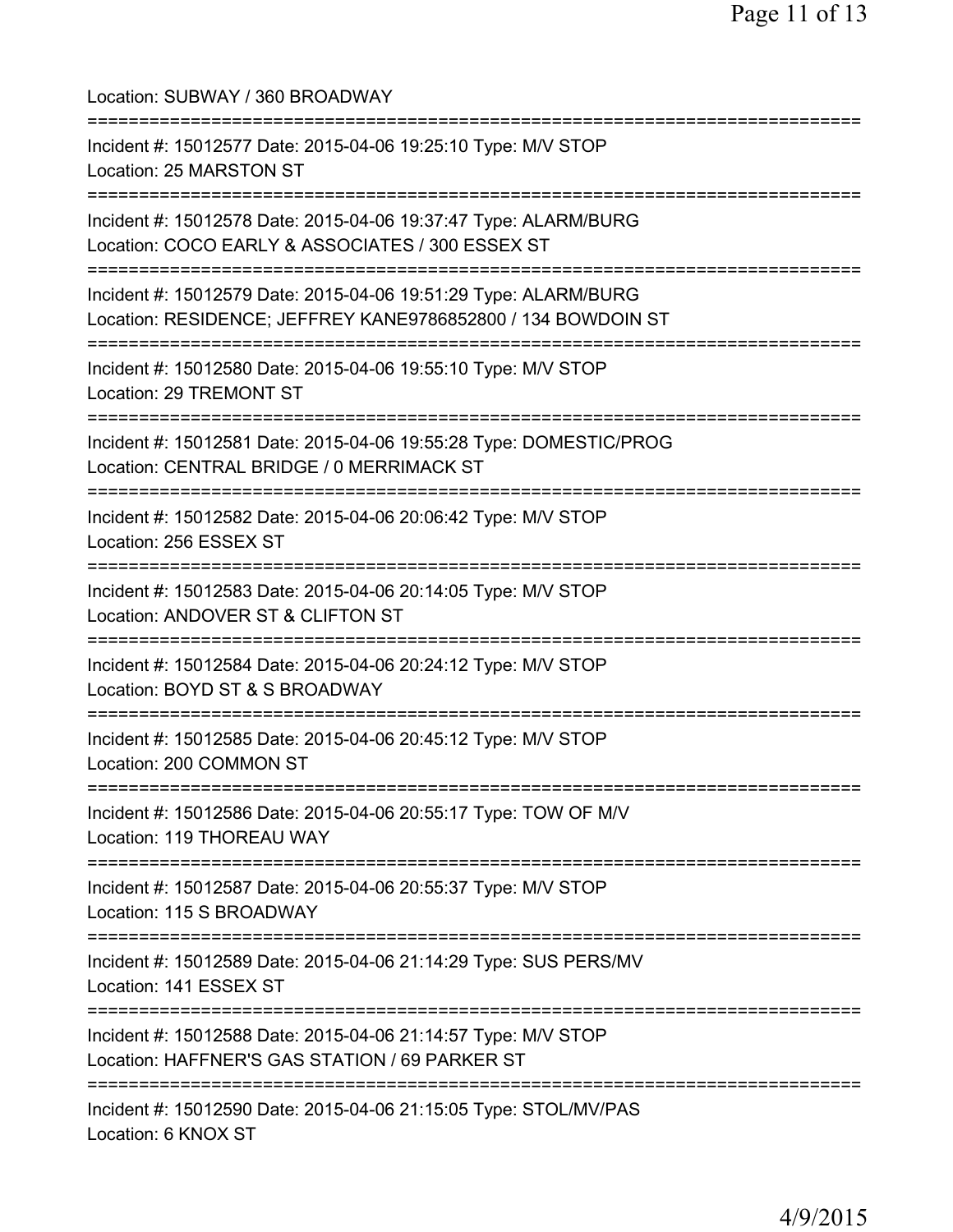| Incident #: 15012591 Date: 2015-04-06 21:29:36 Type: M/V STOP<br>Location: FALLS BRIDGE / null                                     |
|------------------------------------------------------------------------------------------------------------------------------------|
| Incident #: 15012592 Date: 2015-04-06 21:32:35 Type: M/V STOP<br>Location: 490 ESSEX ST                                            |
| Incident #: 15012593 Date: 2015-04-06 21:35:29 Type: NOISE ORD<br>Location: 383 CHESTNUT ST FL 1                                   |
| Incident #: 15012594 Date: 2015-04-06 21:40:36 Type: M/V STOP<br>Location: LOWELL ST & OXFORD ST                                   |
| Incident #: 15012595 Date: 2015-04-06 21:53:39 Type: M/V STOP<br>Location: LOWELL ST & OXFORD ST                                   |
| ;==========================<br>Incident #: 15012596 Date: 2015-04-06 21:57:24 Type: M/V STOP<br>Location: E HAVERHILL ST & VINE ST |
| Incident #: 15012597 Date: 2015-04-06 22:06:03 Type: M/V STOP<br>Location: HAVERHILL ST & PROSPECT ST                              |
| Incident #: 15012598 Date: 2015-04-06 22:16:52 Type: GENERAL SERV<br>Location: 169 HAVERHILL ST FL 3                               |
| Incident #: 15012599 Date: 2015-04-06 22:18:43 Type: M/V STOP<br>Location: 188 LAWRENCE ST                                         |
| Incident #: 15012600 Date: 2015-04-06 22:21:31 Type: M/V STOP<br><b>Location: BAY STATE RD</b>                                     |
| Incident #: 15012601 Date: 2015-04-06 22:26:06 Type: DRUG OVERDOSE<br>Location: 280 BROADWAY                                       |
| Incident #: 15012602 Date: 2015-04-06 22:56:32 Type: SUS PERS/MV<br>Location: CROWN FRIED CHICKEN / 205 BROADWAY                   |
| Incident #: 15012603 Date: 2015-04-06 23:11:07 Type: M/V STOP<br>Location: ESSEX ST & UNION ST                                     |
| Incident #: 15012604 Date: 2015-04-06 23:12:27 Type: M/V STOP<br>Location: 372 AMES ST                                             |
|                                                                                                                                    |